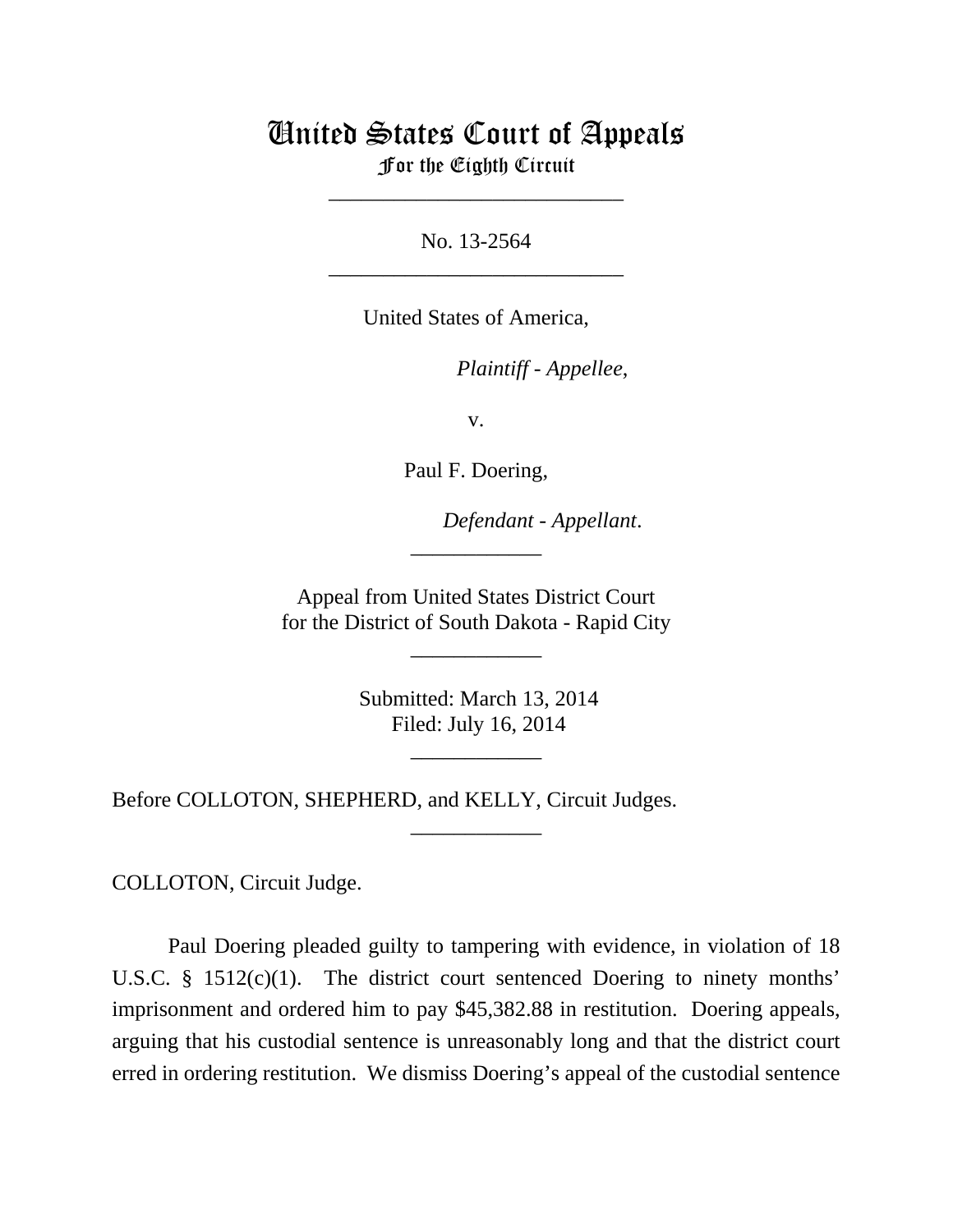based on his appeal waiver, vacate the restitution order, and remand for further proceedings.

## I.

On June 17, 2011, Doering participated in a western-themed charity event in Hill City, South Dakota, that involved the reenactment of a shoot-out during which the thespians were supposed to fire blanks. Doering portrayed one of the outlaws and fired several live rounds, wounding three spectators and damaging one vehicle. Upon realizing that his firearms contained live rounds rather than blanks, Doering hid the spent shell casings and the remaining ammunition. When law enforcement officers interviewed the reenactors, Doering lied and said that he had fired only blanks. A week after the event, Doering admitted that he had lied about the incident, and he showed an investigator where he had hidden the casings and the live ammunition.

A grand jury indicted Doering on July 19, 2011, for unlawful possession of a firearm as a previously convicted felon, in violation of 18 U.S.C. §§ 922(g)(1) and 924(e)(1). Doering later entered into a plea agreement pursuant to which he pleaded guilty to tampering with evidence, in violation of 18 U.S.C. § 1512(c)(1). Under paragraph G of the plea agreement, Doering agreed that he would not oppose an upward departure under the sentencing guidelines based upon any of several provisions enumerated in the agreement or an upward variance pursuant to 18 U.S.C. § 3553(a) based on similar grounds. Doering also waived his right to appeal "any non-jurisdictional issues," except for (1) any upward departure not based upon the provisions laid out in paragraph G and (2) the sentence's substantive reasonableness if an upward departure or upward variance not covered by paragraph G were imposed. Finally, Doering "agree[d] to make restitution" to four victims of the shooting incident "pursuant to 18 U.S.C. §§ 3663 and 3663A."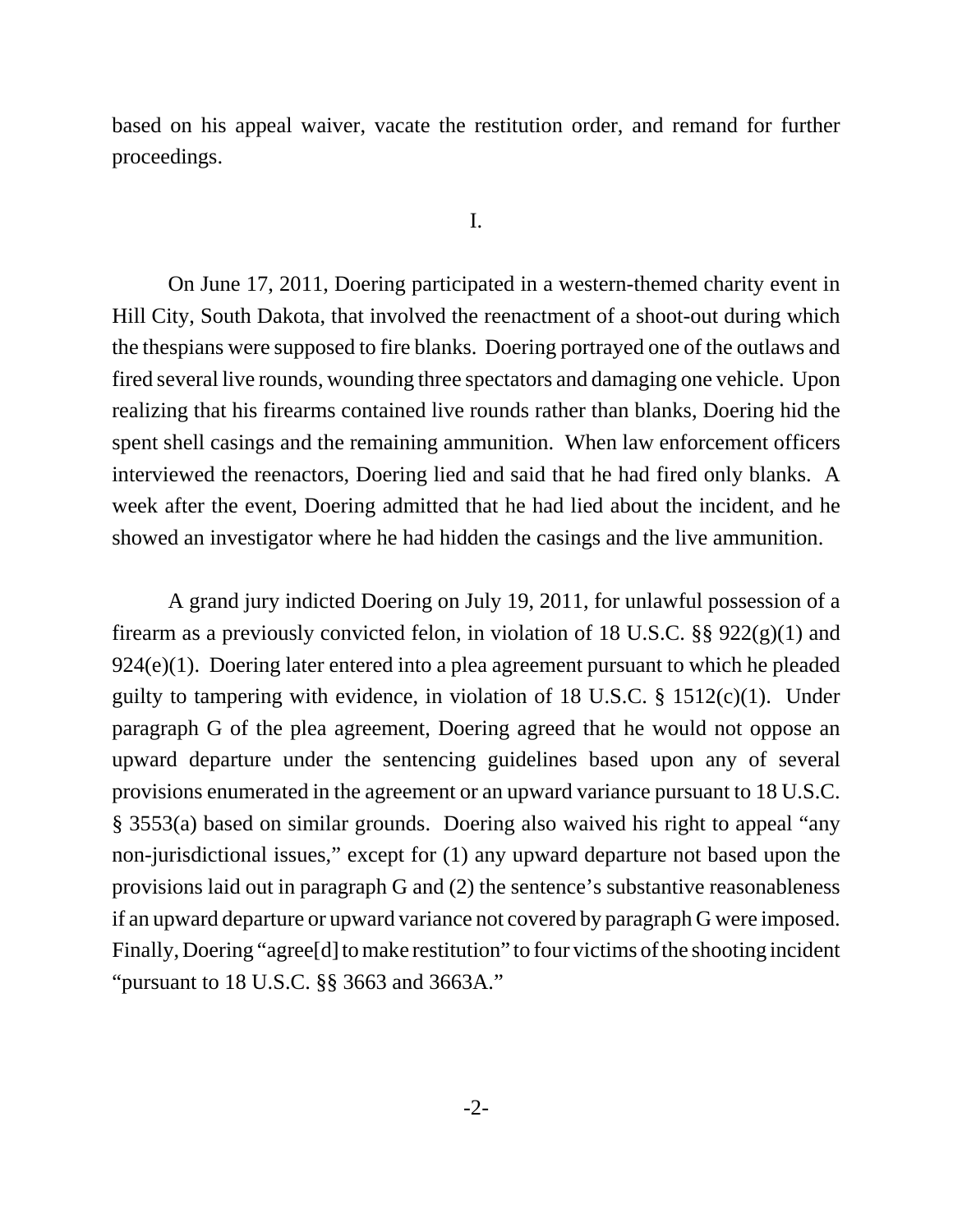Based on Doering's criminal history and offense level, the district court calculated Doering's advisory sentencing range to be 24 to 30 months' imprisonment. The district court determined, however, that upward departure was appropriate based on two of the guidelines provisions discussed in paragraph G and thus arrived at a final range of 87 to 108 months' imprisonment. Noting that it would "reach the same sentence . . . with an upward variance that [it] would reach using the . . . upward departures," the district court sentenced Doering to 90 months' imprisonment. After a separate hearing, the district court ordered Doering to pay \$45,382.88 in restitution to the three victims whom he shot. Doering appeals.

## II.

Doering first challenges the ninety-month sentence imposed by the district court. Emphasizing the accidental nature of the shooting and other mitigating factors, he argues that the sentence was "substantively unreasonable and not based on adequate explanation." The government counters that Doering's appeal of the custodial sentence should be dismissed because Doering waived his right to appeal in the plea agreement.

A defendant may waive his right to appeal his sentence, and we will enforce such a waiver so long as the issue on appeal "falls within the scope of the waiver," the defendant entered into both the plea agreement and the waiver "knowingly and voluntarily," and enforcement of the waiver will not "result in a miscarriage of justice." *United States v. Andis*, 333 F.3d 886, 889-90 (8th Cir. 2003) (en banc).

The waiver provision in Doering's plea agreement states, in relevant part:

The Defendant hereby waives all defenses and his right to appeal any non-jurisdictional issues. The parties agree that excluded from this waiver is the Defendant's right to appeal any decision by the Court to depart upward pursuant to the sentencing guidelines as well as the length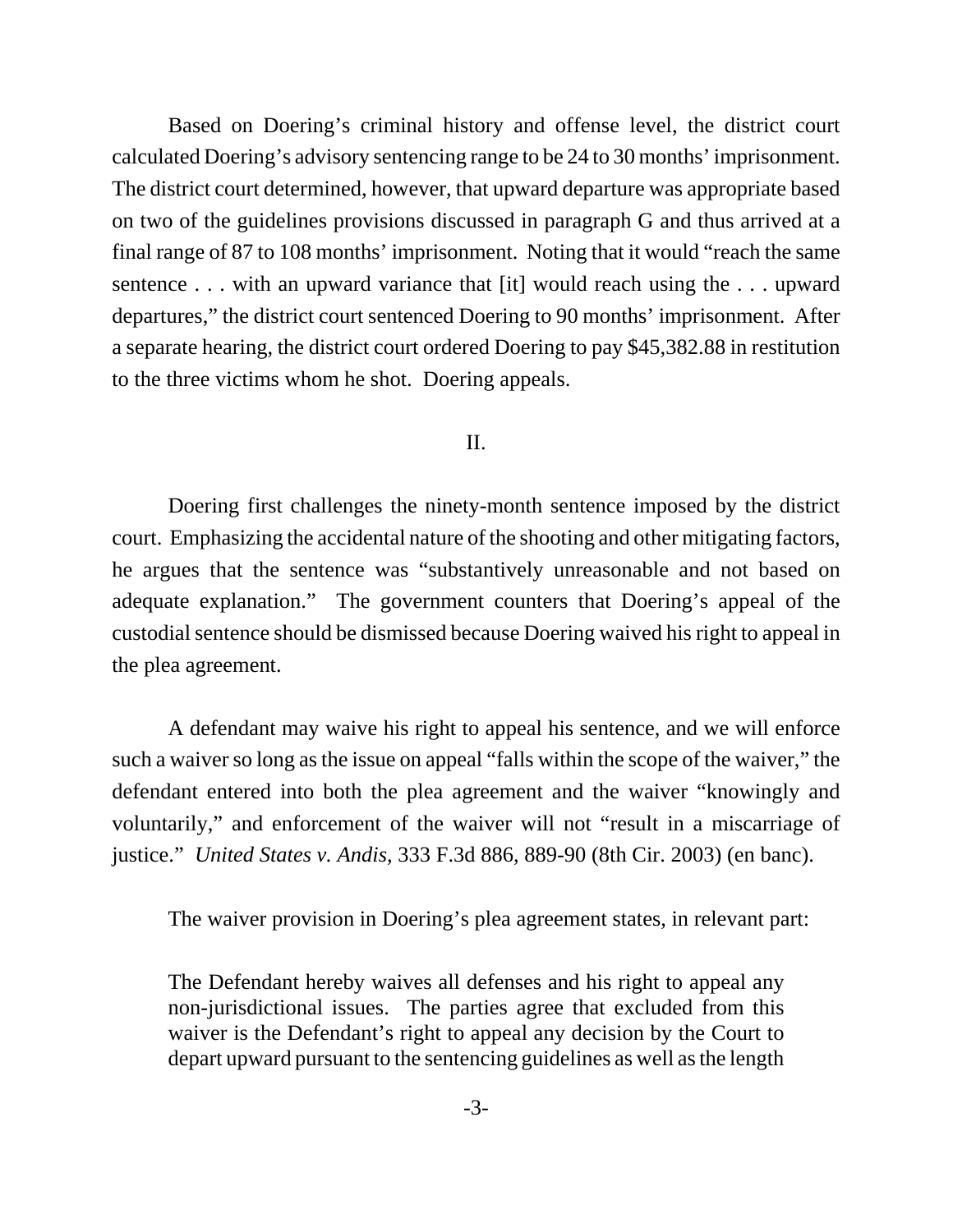of his sentence for a determination of its substantive reasonableness should the Court impose an upward departure or an upward variance pursuant [to] 18 U.S.C. § 3553(a), *except that the Defendant agrees that he waives all defenses and his right to appeal the decision of the Court to impose an upward departure or variance as outlined in Paragraph G of this Agreement.*

Plea Agreement, R. Doc. 29, at 8 (emphasis added).

Paragraph G of the agreement, in turn, discusses four guidelines provisions permitting departures based on a defendant's under-represented criminal history, his use or possession of a weapon in the commission of the offense, his commission of the offense in order to facilitate or conceal another offense, and the seriousness of the offense when taking into account a charge dismissed pursuant to a plea agreement. *See* USSG §§ 4A1.3(a)(1), 5K2.6, 5K2.9, 5K2.21. Doering "agree[d] that he [would] not oppose an upward departure under the Sentencing Guidelines or an upward variance pursuant to 18 U.S.C. § 3553(a), based upon those departure provisions listed [in paragraph G] or a variance based upon similar grounds."

Doering contends that the waiver does not apply because the district court arguably imposed the 90-month sentence based upon considerations outside those included in paragraph G. We conclude, however, that the district court's sentencing decision was based upon the provisions enumerated in paragraph G of the plea agreement and therefore falls within the scope of Doering's waiver. The district court specifically discussed the four guidelines provisions in paragraph G, explained that an upward departure was warranted based on two of those provisions, and accordingly applied a final sentencing range of 87 to 108 months. The district court noted that it would "reach the same sentence under the federal sentencing statute with an upward variance that [it] would reach using the federal sentencing guidelines with upward departures, because those thought processes take into account all of the factors . . . discussed so far." The district court then concluded that "a sentence in the mid range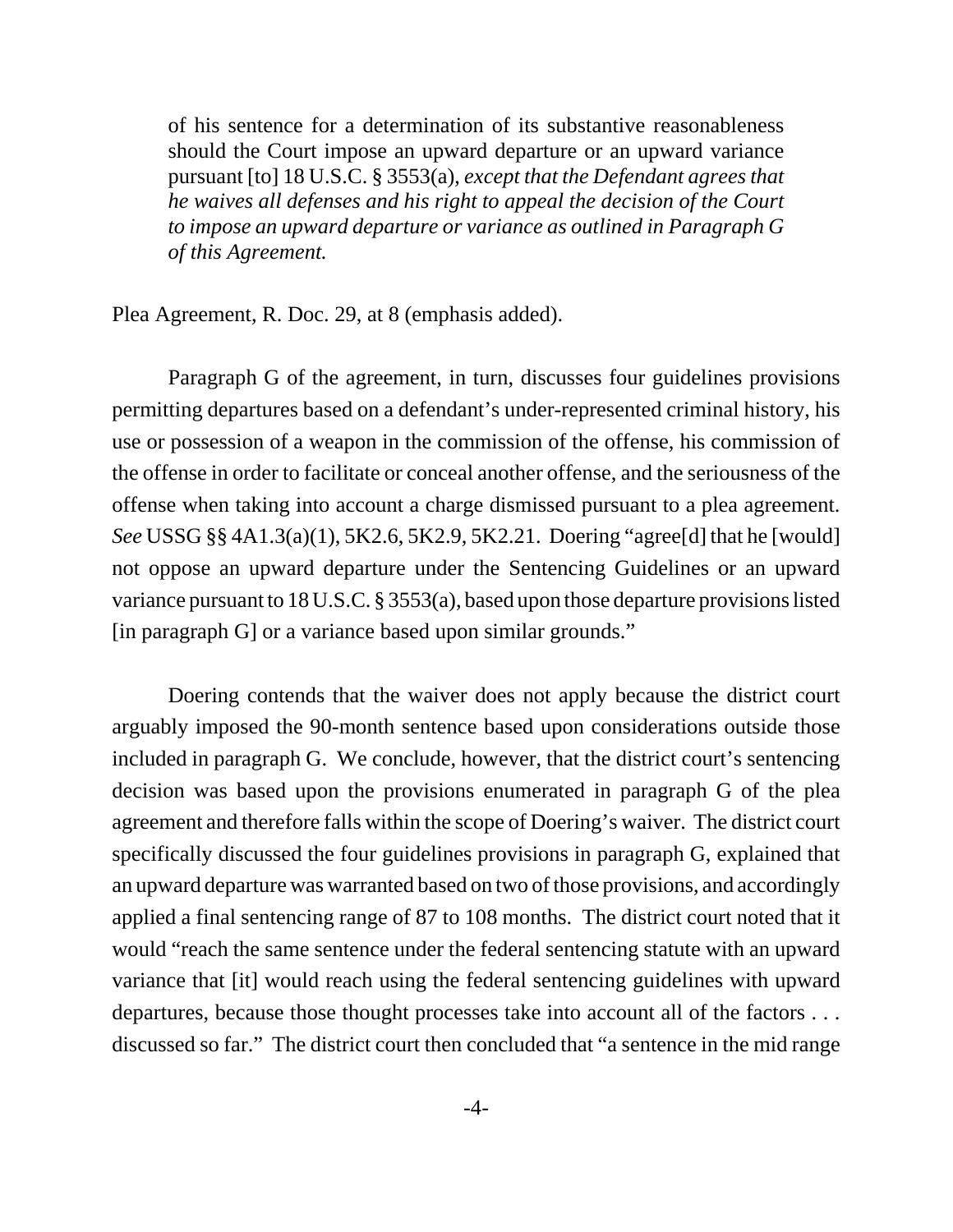of that guidelines range at 90 months . . . is a fair and just sentence in this case." Any ambiguity as to whether the district court relied upon an upward departure or an upward variance to reach the 90-month sentence is immaterial, because paragraph G encompasses both possibilities.

For these reasons, we enforce Doering's waiver of his right to appeal the reasonableness of his custodial sentence.

## III.

Doering also challenges the district court's award of restitution to the victims of the shooting incident, and the government disclaims any argument that the restitution appeal is barred by the plea agreement. Doering's plea agreement specified that he "agrees to make restitution to" four named persons, "pursuant to 18 U.S.C. §§ 3663 and 3663A." Three of those persons made timely requests for restitution, and the district court observed that all three were victims who "suffered bodily injury when a live round of ammunition fired from Mr. Doering's handgun directly struck each victim or a particle of shrapnel from a live round struck them."

Doering argues that restitution under the Mandatory Victims Restitution Act ("MVRA"), 18 U.S.C. § 3663A, is unlawful because the MVRA does not apply to his tampering offense. He also argues that the Victim and Witness Protection Act ("VWPA"), 18 U.S.C. § 3663, does not authorize a restitution award against him. He contends in the alternative that if restitution is appropriate under the VWPA, the district court erroneously failed to consider his ability to pay the award. We review the district court's decision to award restitution for abuse of discretion, but we review *de novo* the district court's interpretation of its mandatory restitution obligations under the MVRA. *United States v. Frazier*, 651 F.3d 899, 903 (8th Cir. 2011).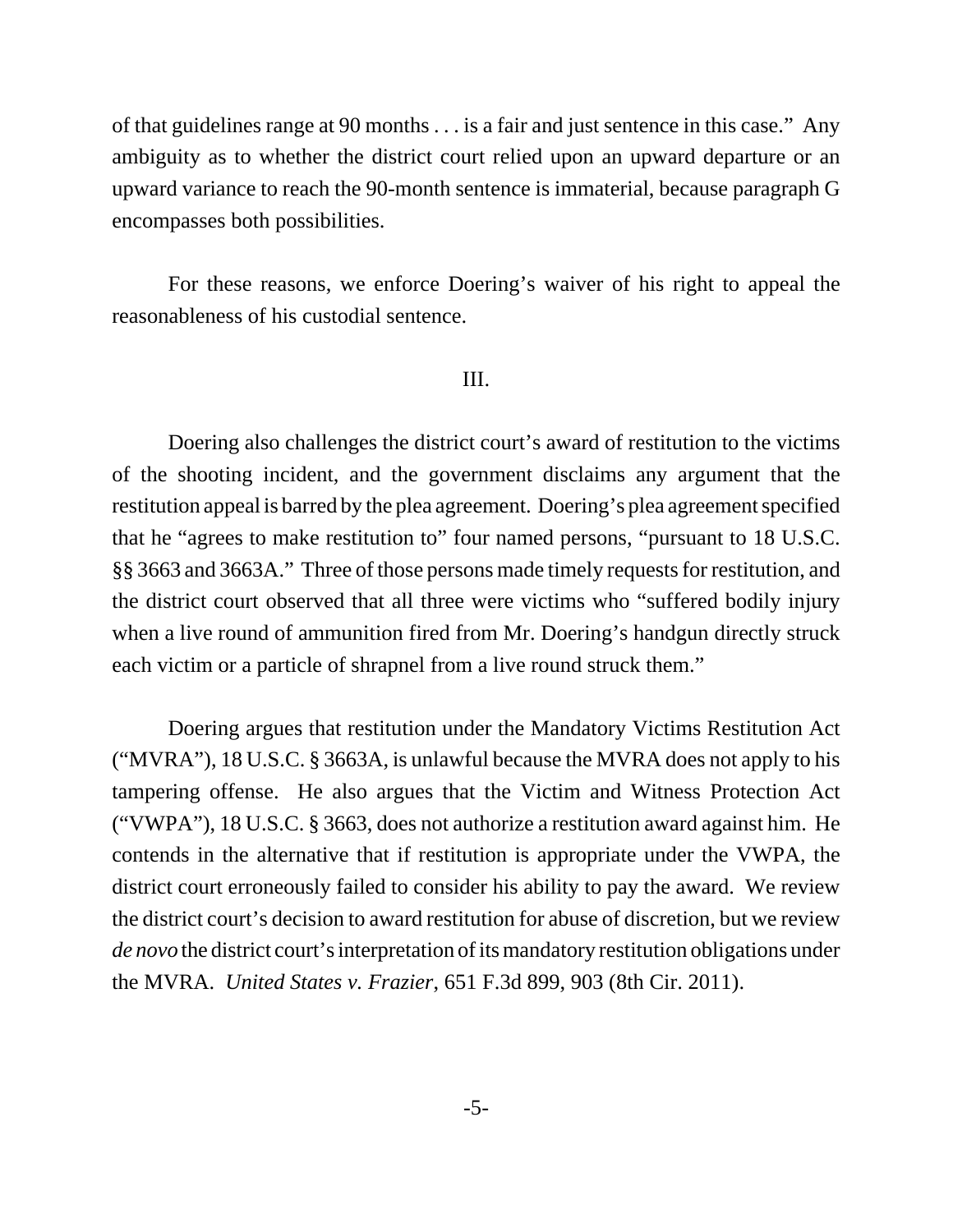"Federal courts may order restitution only when explicitly empowered to do so by statute." *United States v. Yielding*, 657 F.3d 688, 718 (8th Cir. 2011). The government now agrees with Doering that the district court's reliance on the MVRA was erroneous. The MVRA provides that a sentencing court "shall order" a defendant convicted of certain offenses described in 18 U.S.C. § 3663A(c)—none of which is at issue here—to pay restitution to the victim of the offense. 18 U.S.C. § 3663A(a)(1). The statute further provides that "[t]he court shall also order, if agreed to by the parties in a plea agreement, restitution to persons other than the victim of the offense." *Id.* § 3663A(a)(3). But for the MVRA to apply "[i]n the case of a plea agreement that does not result in a conviction for" one of the offenses listed in  $\S$  3663A(c)(1), "the plea [must] specifically state[] that an offense listed under such paragraph gave rise to the plea agreement." *Id.* § 3663A(c)(2). The parties agree that Doering's plea agreement and plea did not satisfy this threshold requirement, so we conclude that restitution under the MVRA was unauthorized.

Doering argues that there is no other basis for the restitution order, because the VWPA also does not authorize it. The VWPA empowers the sentencing court to order restitution to any victim of the offense of conviction. 18 U.S.C.  $\S 3663(a)(1)(A)$ . The statute further provides that "[t]he court may also order, if agreed to by the parties in a plea agreement, restitution to persons *other than the victim of the offense*," *id.* (emphasis added), and that "[t]he court may also order restitution in any criminal case *to the extent agreed to by the parties in a plea agreement*." *Id.* § 3663(a)(3) (emphasis added). Insofar as Doering contends that the VWPA cannot authorize the restitution ordered because the recipients are not victims of his tampering offense, but rather victims of the accidental shooting, we disagree. Section 3663(a) superseded the limitations of the former restitution statute recognized in *Hughey v. United States*, 495 U.S. 411, 413 (1990), and expressly authorized a court to order restitution to the extent agreed to by the parties in a plea agreement, including to persons other than the victim of the offense of conviction. *See, e.g.*, *United States v. Moore*, 703 F.3d 562, 573-74 (D.C. Cir. 2012) (upholding restitution order where "the Plea Agreement